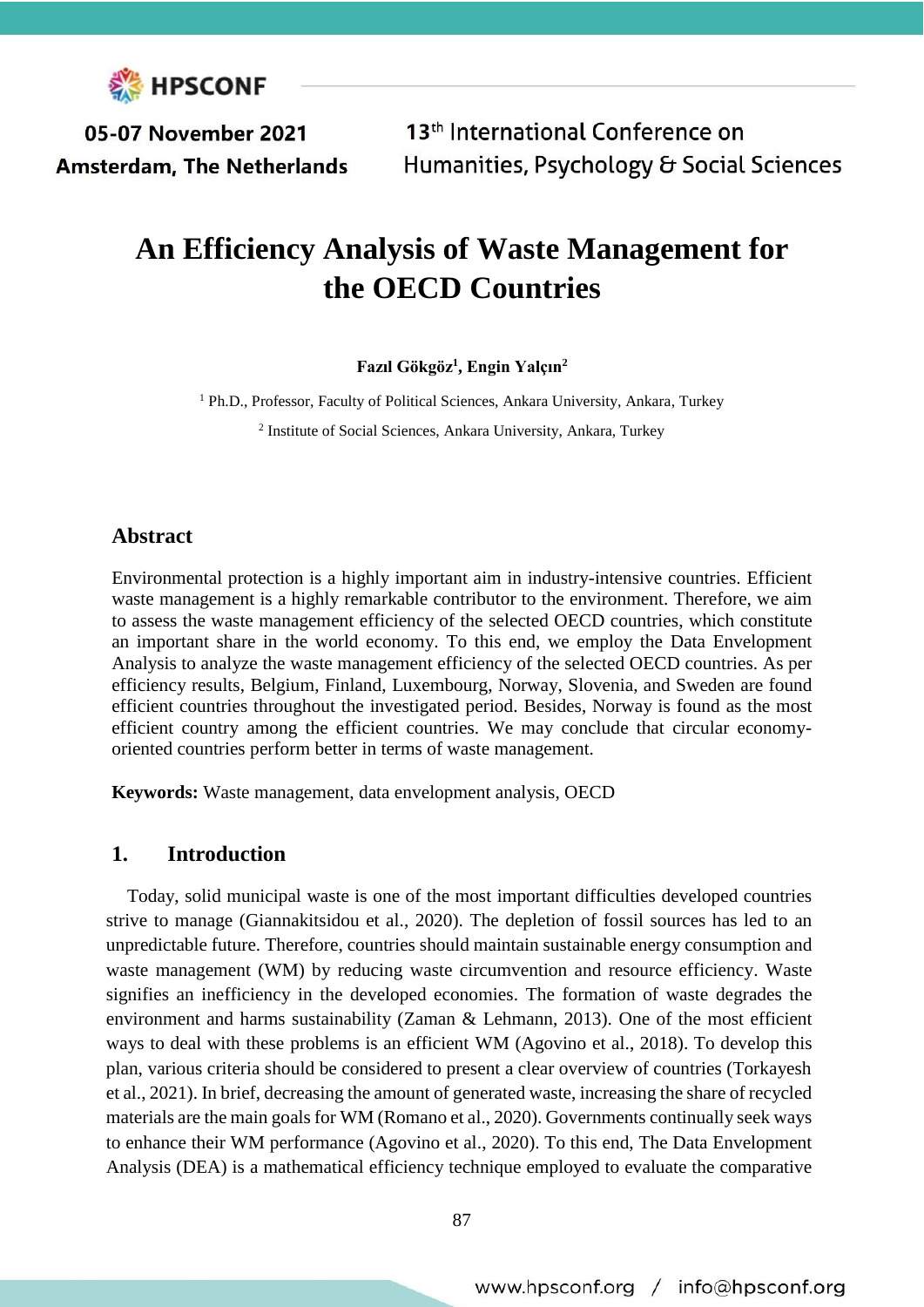

performance of alternatives (Ramalho et al., 2010). The WM efficiency can be observed via an empirical analysis of the DEA approach. In this respect, the performance trend of WM will be observed in the selected OECD countries over the investigated period. Thereby, governments can observe the WM trend of their countries and manage policies more efficiently.

The remainder of this study continues below. We briefly summarize the literature review about WM performance. Then, we introduce the research methodology used in our empirical analysis. Lastly, we terminate our study with conclusions.

## **2. Literature Review**

To date, various papers have analyzed the WM performance of countries via different performance models. We summarize these studies performed to assess the WM efficiency of countries below.

Behzad et al., (2020) evaluated the WM performance of the Nordic countries via the EDAS method. They employ waste production, composite waste, landfilling waste, recycling waste, recycling rate, and Greenhouse Gas (GHG) emissions from waste as performance evaluation indicators. They conclude that Sweden demonstrated a dominant profile in terms of WM among the Nordic countries. Castillo-Giménez et al., (2019) evaluated the WM efficiency of the European countries via the DEA approach. They use the indicators of recycling, incineration, composting, and digestion as evaluation criteria. They conclude that the Northern countries performed better among the European Union (EU) countries. Llanquileo-Melgarejo and Molinos-Senante (2021) analyzed the WM efficiency of the Chilean municipalities by comprising an index of economic and environmental indicators via the DEA approach. They conclude that most municipalities are beyond being efficient, which indicates significant room for efficiency. Callao et al., (2019) assessed the WM of the European countries via the DEA approach. They employ total waste production, population density, and dangerous waste production as inputs while Gross Domestic Product (GDP), recycling rate, recycled dangerous waste, incineration, incineration with energy recovery, deposit into land treatment, and backfilling as outputs. Agovino et al., (2018) assessed the WM efficiency of the Italian cities from 2004 to 2011 via the DEA approach. They use the institutional quality index, added value per capita, population density as inputs while urban and unsorted collected waste as outputs. They conclude that northeastern and southern cities performed better in comparison to other areas. lo Storto (2021) evaluated the WM efficiency of the Italian municipalities via the outputoriented DEA approach. lo Storto (2021) employed solid waste cost as input while annual plastic, metal, paper, glass, the sorted and unsorted fraction of waste collection as outputs. lo Storto (2021) conducted the study from 2010 and to 2017 and concluded that most municipalities performed far from being efficient.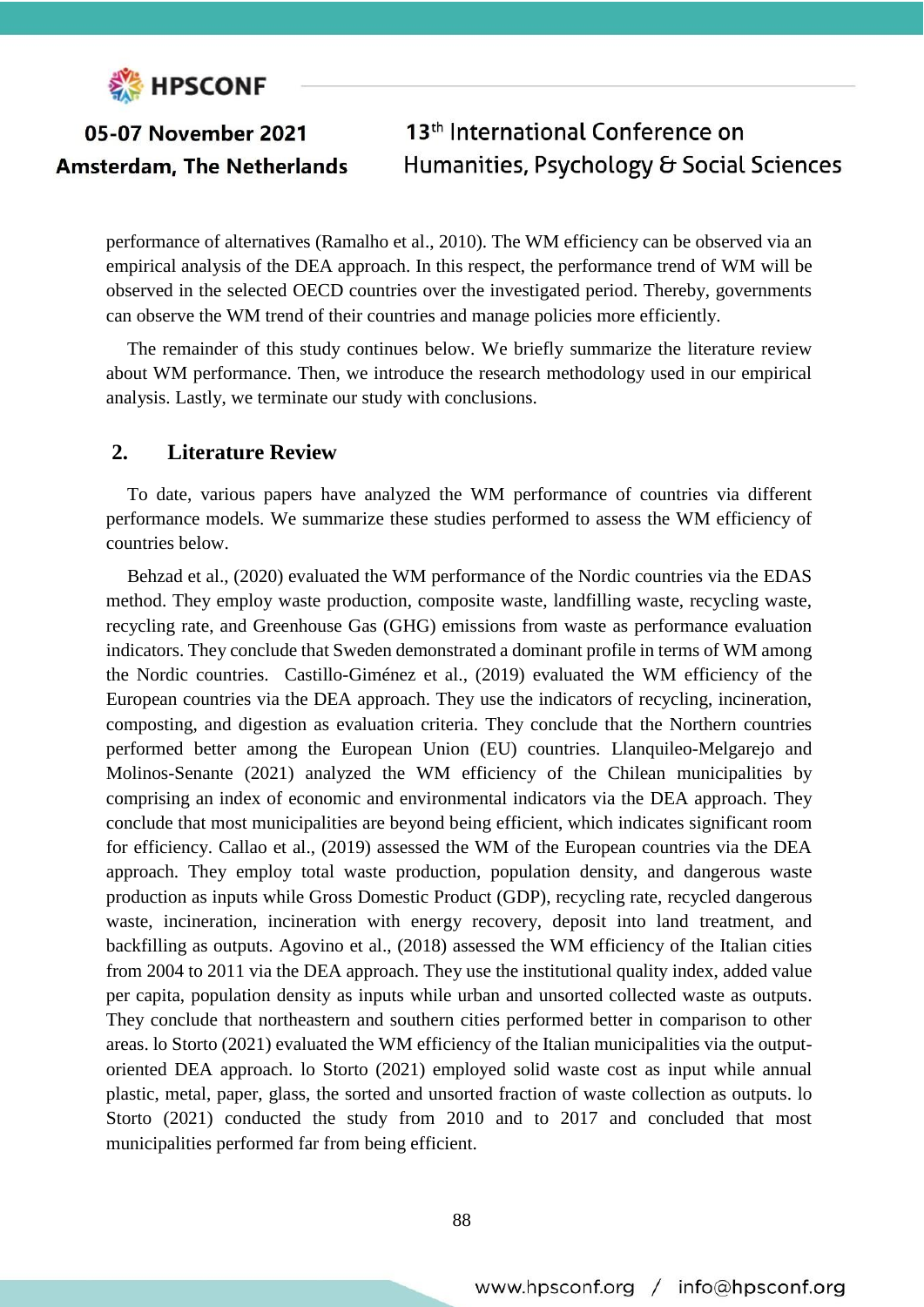

## **3. Research Method**

### **3.1 The DEA Approach**

The DEA method has been employed in various fields successfully. It is a non-parametric technique employed to analyze the comparative efficiency of alternatives. The efficiency is measured through the weighted outputs to inputs ratio. The DEA is a linear programming method to analyze the efficiency of alternatives based on various inputs and outputs. The best decision-making units constitute the production frontier. Then, other decision-making units can be compared as the distance to the best unit (Zhong et al., 2021). The basic superiority of the DEA is it does not need a prior assumption and its applicability to use multiple inputs and outputs (Matsumoto et al., 2020). The initial version of the DEA approach is based on the constant return to scale presumption (Yang & Chen, 2021). Presume that there exist N alternatives, M inputs, and S outputs.  $x_i$  and  $y_i$  denote the input and output of the alternative. We can acquire the ratio of outputs to inputs as  $u'y_i/v'x_i$  for each unit (where u and v denote output and input weight respectively. As a result, the CCR model is converted into obtaining the best weight below (Zhong et al., 2021).

$$
\max_{u,v} u' y_i / v' x_i \tag{1}
$$

$$
s. t. \frac{u' y_i}{v' x_i} \le 1, j = 1, 2, ..., N
$$
 (2)

$$
u, v \ge 0 \tag{3}
$$

The principal aim of the formulation is to maximize the efficiency score of the observed unit under the limitation that the efficiency score of other units is equal to or less than 1. Thereby, this formulation can be transformed into a linear problem. To this end, an efficiency frontier is constituted and other units can be categorized based on their distance to the efficiency frontier.

The DEA implementations can be input or output-oriented. In the input-oriented version, the principal aim is to generate a particular amount of output with minimum outputs. In the outputoriented model, the aim is to generate the maximum possible amount of output with a particular number of inputs (Fancello et al., 2020).

### **3.2 Super-Efficiency DEA Method**

The conventional DEA method is not able to distinguish among efficient alternatives. To deal with this shortage, the super-efficiency DEA model was developed as an alternative approach. The formulation of the super-efficiency DEA model is given below (Yang et al., 2021).

$$
\min \theta \tag{4}
$$

$$
s.t. \sum_{j=1, j\neq 0}^{n} x_{ij} \lambda_j \le x_{ij0}
$$
 (5)

$$
\sum_{j=1,j\neq 0}^{n} y_{rj} \lambda_j \ge \theta \ y_{rj0} \tag{6}
$$

www.hpsconf.org / info@hpsconf.org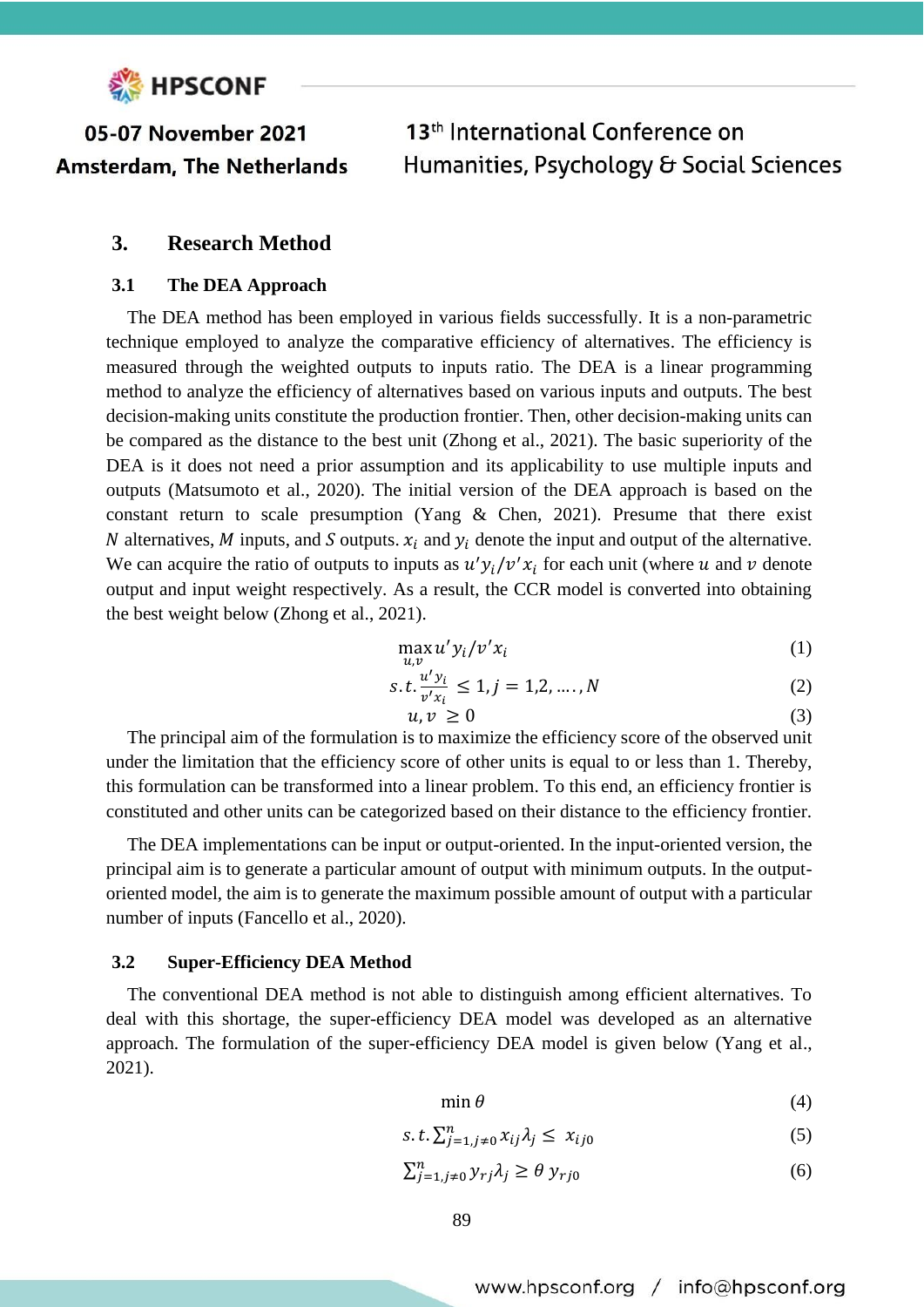

$$
\sum_{j=1,j\neq 0}^{n} \lambda_j \tag{7}
$$

$$
\lambda_j \ge 0; i = 1, 2, 3 \dots m; r = 1, 2, 3 \dots, q; j = 1, 2, 3 \dots, n \ (j \ne 0)
$$
\n
$$
(8)
$$

where "m, q, and n" are the number of inputs, outputs, and alternatives. " $\theta$ " denotes the efficiency assessment. " $x_{ij}$ " signifies the *ith* input value for the *jth* alternative, " $y_{rj}$ " denotes the "rth" value for jth alternative. " $\lambda_j$ " denotes variable coefficient for the "jth" alternative.

## **4. Empirical Analysis**

In this study, we aim to assess the WM efficiency of the selected OECD countries via the frequently used DEA approach. We retrieve our dataset from the Eurostat statistics website. We determine our inputs and outputs based on previous studies in WM efficiency. In this context, we use waste generation per capita, and population density are used as inputs while GDP per capita, the recycling rate of municipal waste are used as outputs in our empirical analysis. In our study, we determine the OECD countries in the European region as our dataset. In our analysis, we use the output-oriented version of the DEA as the main aim of the countries is to obtain the maximum possible GDP and recycling rate with a specific level of inputs. We present the unit and definitions of our indicators in Table 1.

| <b>Technical Criteria</b>            | Unit                                 | The Definition of Criteria                                                                                         |  |  |  |
|--------------------------------------|--------------------------------------|--------------------------------------------------------------------------------------------------------------------|--|--|--|
| <b>Waste Generation</b>              | Kilograms Per Capita                 | This criterion gauges the<br>waste collected by municipal<br>authorities and disposed<br>through the WM structure. |  |  |  |
| <b>Population Density</b>            | People per Square km of<br>Land Area | This criterion denotes the<br>number of people living in<br>each unit of area.                                     |  |  |  |
| GDP Per capita                       | <b>USD, Constant Prices</b>          | This criterion measures a<br>country's economic<br>output per person.                                              |  |  |  |
| Recycling Rate of<br>Municipal Waste | Percent                              | This criterion measures the<br>rate of material recovered.                                                         |  |  |  |

*Table 1. The Unit and Definitions of the Inputs and Outputs*

After presenting our inputs and outputs, we proceed with the empirical analysis to evaluate the efficiency of the selected OECD countries. The analysis results of the WM efficiency carried out via the CCR and super efficiency CCR models over the 2016-2018 period are included in Table 2.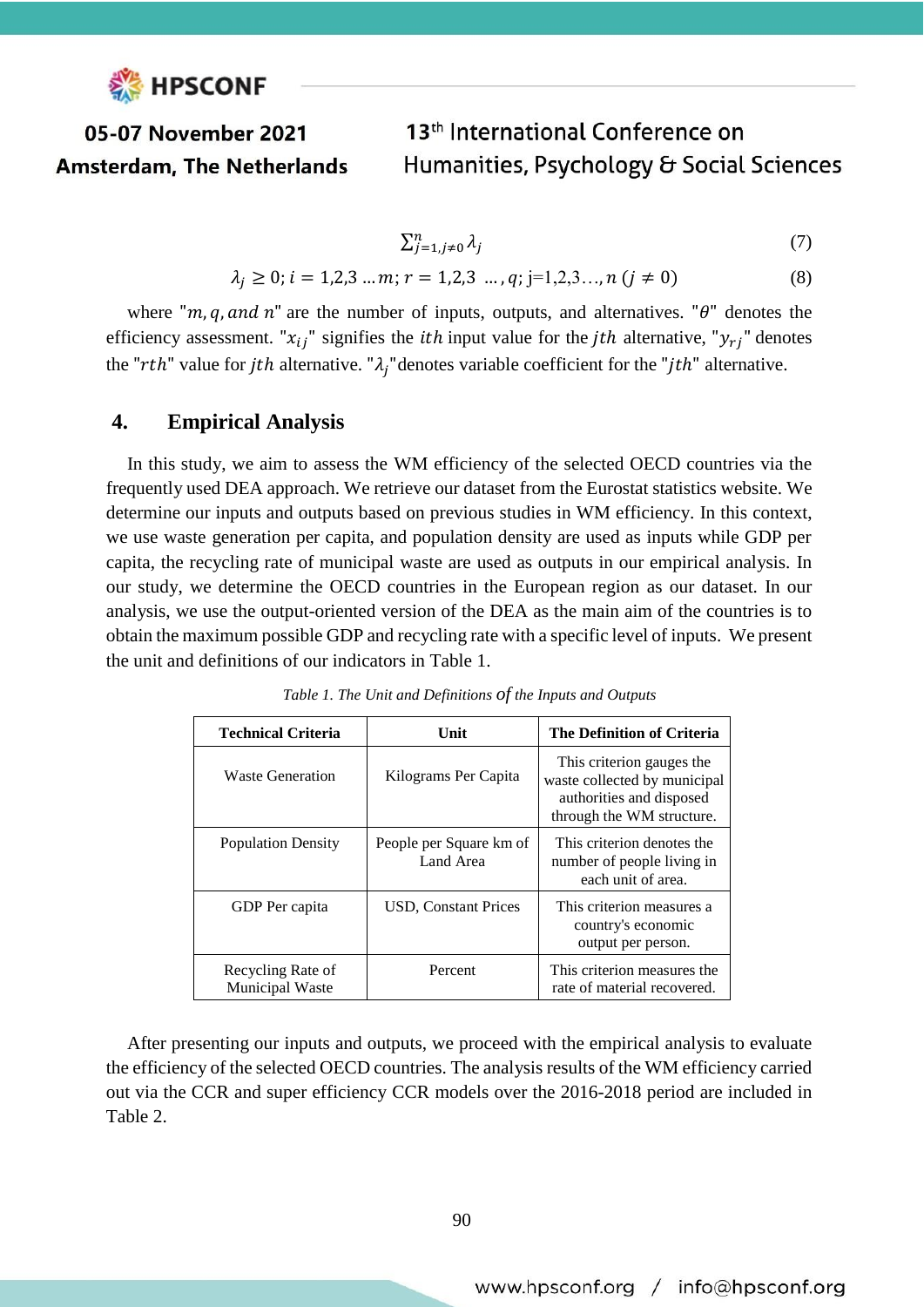

## 05-07 November 2021 **Amsterdam, The Netherlands**

## 13<sup>th</sup> International Conference on Humanities, Psychology & Social Sciences

| <b>Countries</b>               | 2016<br><b>CCR</b><br><b>Scores</b> | 2016 Super<br>efficiency<br><b>Scores</b> | 2017<br><b>CCR</b><br><b>Scores</b> | 2017 Super<br><b>Efficiency</b><br><b>Scores</b> | 2018<br><b>CCR</b><br><b>Scores</b> | 2018 Super<br><b>Efficiency</b><br><b>Scores</b> |
|--------------------------------|-------------------------------------|-------------------------------------------|-------------------------------------|--------------------------------------------------|-------------------------------------|--------------------------------------------------|
| Austria                        | 0,8900                              | 0,8900                                    | 0,8965                              | 0,8965                                           | 0,8806                              | 0,8806                                           |
| Belgium                        | 1,0000                              | 1,1245                                    | 1,0000                              | 1,1784                                           | 1,0000                              | 1,1912                                           |
| Czechia                        | 0,6098                              | 0,6098                                    | 0,5501                              | 0,5501                                           | 0,5511                              | 0,5511                                           |
| Denmark                        | 0,5611                              | 0,5611                                    | 0,5832                              | 0,5832                                           | 0,5952                              | 0,5952                                           |
| Estonia                        | 0,6774                              | 0,6774                                    | 0,6854                              | 0,6854                                           | 0,6352                              | 0,6352                                           |
| Finland                        | 1,0000                              | 1,0678                                    | 1,0000                              | 1,0504                                           | 1,0000                              | 1,0556                                           |
| France                         | 0,7077                              | 0,7077                                    | 0,7307                              | 0,7307                                           | 0,7402                              | 0,7402                                           |
| Germany                        | 0,8790                              | 0,8790                                    | 0,8851                              | 0,8851                                           | 0,9108                              | 0,9108                                           |
| Greece                         | 0,3133                              | 0,3133                                    | 0,3433                              | 0,3433                                           | 0,3510                              | 0,3510                                           |
| Hungary                        | 0,7492                              | 0,7492                                    | 0,7364                              | 0,7364                                           | 0,8024                              | 0,8024                                           |
| Ireland                        | 0,9081                              | 0,9081                                    | 0,9931                              | 0,9931                                           | 1,0000                              | 1,0168                                           |
| Italy                          | 0,7655                              | 0,7655                                    | 0,8035                              | 0,8035                                           | 0,8162                              | 0,8162                                           |
| Latvia                         | 0,5585                              | 0,5585                                    | 0,5689                              | 0,5689                                           | 0,5670                              | 0,5670                                           |
| Lithuania                      | 0,9643                              | 0,9643                                    | 0,9718                              | 0,9718                                           | 1,0000                              | 1,0336                                           |
| Luxembourg                     | 1,0000                              | 1,1006                                    | 1,0000                              | 1,1006                                           | 1,0000                              | 1,0951                                           |
| Netherlands                    | 0,8434                              | 0,8434                                    | 0,8581                              | 0,8581                                           | 0,8703                              | 0,8703                                           |
| Norway                         | 1,0000                              | 2,0300                                    | 1,0000                              | 2,0450                                           | 1,0000                              | 2,0517                                           |
| Poland                         | 0,9195                              | 0,9195                                    | 0,8595                              | 0,8595                                           | 0,8412                              | 0,8412                                           |
| Portugal                       | 0,5534                              | 0,5534                                    | 0,5174                              | 0,5174                                           | 0,4973                              | 0,4973                                           |
| Slovakia                       | 0,5587                              | 0,5587                                    | 0,6531                              | 0,6531                                           | 0,7225                              | 0,7225                                           |
| Slovenia                       | 1,0000                              | 1,0842                                    | 1,0000                              | 1,1216                                           | 1,0000                              | 1,0455                                           |
| Spain                          | 0,6364                              | 0,6364                                    | 0,6694                              | 0,6694                                           | 0,6439                              | 0,6439                                           |
| Sweden                         | 1,0000                              | 1,3062                                    | 1,0000                              | 1,2860                                           | 1,0000                              | 1,3439                                           |
| Switzerland                    | 0,9295                              | 0,9295                                    | 0,9221                              | 0,9221                                           | 0,8998                              | 0,8998                                           |
| <b>UK</b>                      | 0,7791                              | 0,7791                                    | 0,7756                              | 0,7756                                           | 0,7769                              | 0,7769                                           |
| Average<br>Efficiency<br>Level | 0,7921                              |                                           | 0,8001                              |                                                  | 0,8040                              |                                                  |

|  |  | Table 2. The Analysis Results of the WM Efficiency in the selected OECD Countries over the 2016- |  |  |  |
|--|--|--------------------------------------------------------------------------------------------------|--|--|--|
|  |  | 2018 Period.                                                                                     |  |  |  |

*Source: Authors' Calculations.* 

As per the CCR model results, six countries namely Belgium, Finland, Luxembourg, Norway, Slovenia, and Sweden are found efficient countries throughout the investigated period. A slight increase exists among the investigated period. As per super efficiency results, Norway is found as the most efficient country among the investigated period. The average efficiency level indicates that approximately 20% improvement room exists among the investigated period.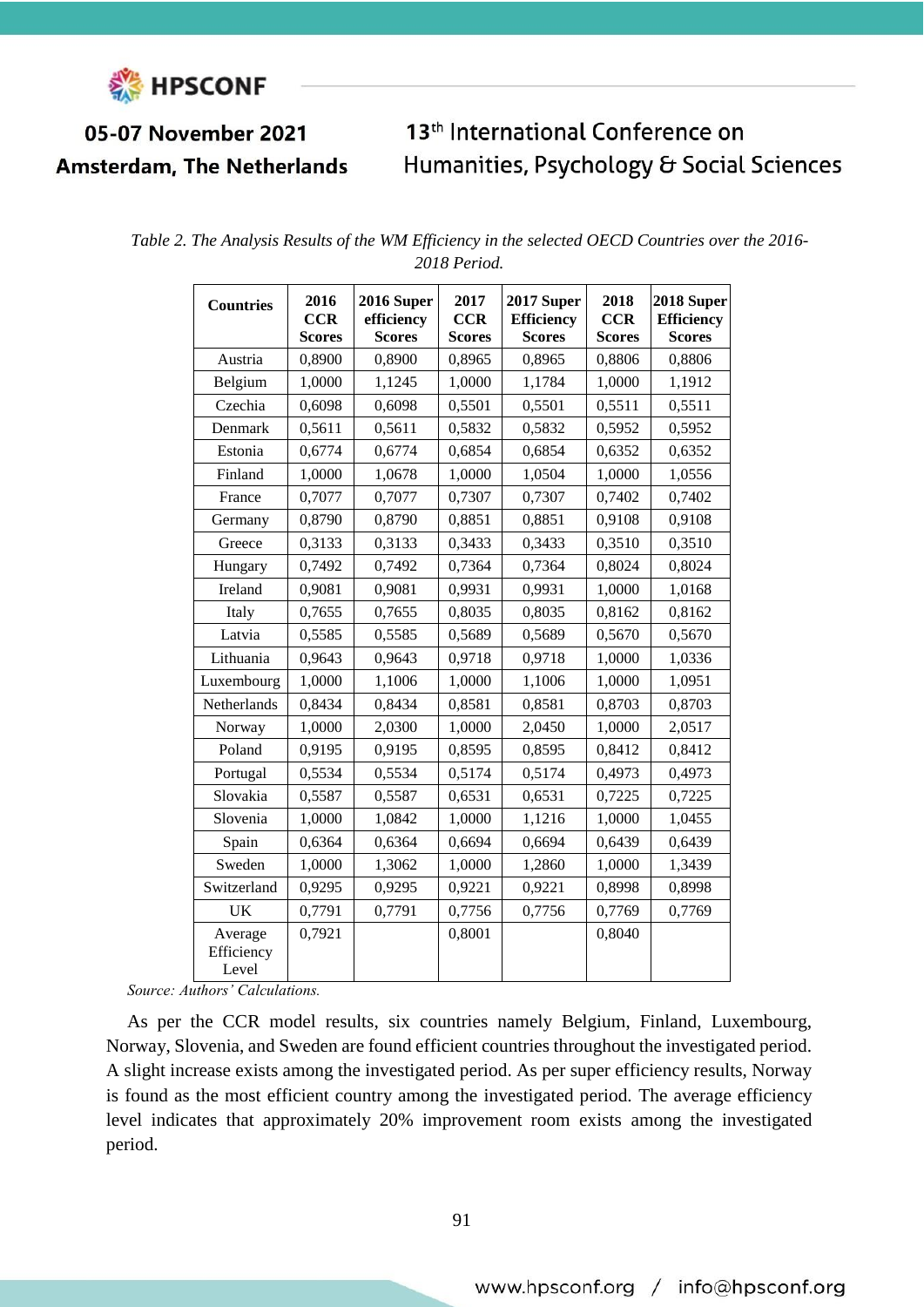

## **5. Conclusions**

The WM is one of the most efficient ways to enhance environmental protection (Mir et al., 2016). Global waste generation is a serious threat to human health as well (Behzad et al., 2020). The increase in population and the necessity to enhance economic growth are combined to limit waste generation in developed countries (Alao et al., 2021). The WM should be conducted sustainably. Sustainable WM can be achieved by allocating resources properly and minimizing waste. The DEA approach is a suitable technique for this field as it can carry out an optimization procedure (Chen et al., 2010). In this study, we aim to evaluate one of the most important aspects of the environment namely WM. To this end, we employ the DEA technique to assess WM in the selected OECD countries. As per efficiency results, Belgium, Finland, Luxembourg, Norway, Slovenia, and Sweden are found efficient countries over the investigated period. Norway is found as the most efficient country among efficient countries. Our analysis results are compatible with preceding studies (Agovino et al., 2020; Giannakitsidou et al., 2020; Castillo-Giménez et al., 2019; Pires & Martinho, 2019).

In this part, we elaborate on the performance of well-performing countries. Norway is a pioneer country in terms of WM. Although Norway is not an EU member country, it adheres to WM standards put into effect by the European parliament. Significant waste policy tools encompass regulations, taxes, and economic impetus determined by the municipalities, businesses, and industries in Norway. Moreover, increasing the share of renewable energy sources is a significant contributor to WM performance (Malinauskaite et al., 2017). The Norwegian government put into effect an 80% recovery target in 1991 afterward waste taxes were introduced. A Landfill ban for waste was introduced. The circular economy (CE) is a beneficial regulation for WM as waste is regarded as a reused or recycled source (Jones, 2021). Sweden is another successful country in terms of WM. The Swedish government adopts a tariffbased WM via municipalities. The municipalities charge a fee for waste collection, recovery, and disposal (Andersson & Stage, 2018). Belgium is also a super-efficient country among the investigated OECD countries. The material recovery rate reaches 85% in Belgium. It has already exceeded its WM targets (Winternitz et al., 2019). The common feature of wellperforming countries can be regarded as the transformation to the CE. The CE is a concept that strengthens the value chain from production to consumption (Luttenberger, 2020). All steps of the production and consumption encompass recycling and reuse of the resources on CE (Romero‐Hernández & Romero, 2018). This action contributes to the WM performance of countries. We infer from the analysis results that the countriesimplementing the aforementioned incentives may become more efficient. We may also conclude that the DEA approach is a beneficial technique to assess WM performance.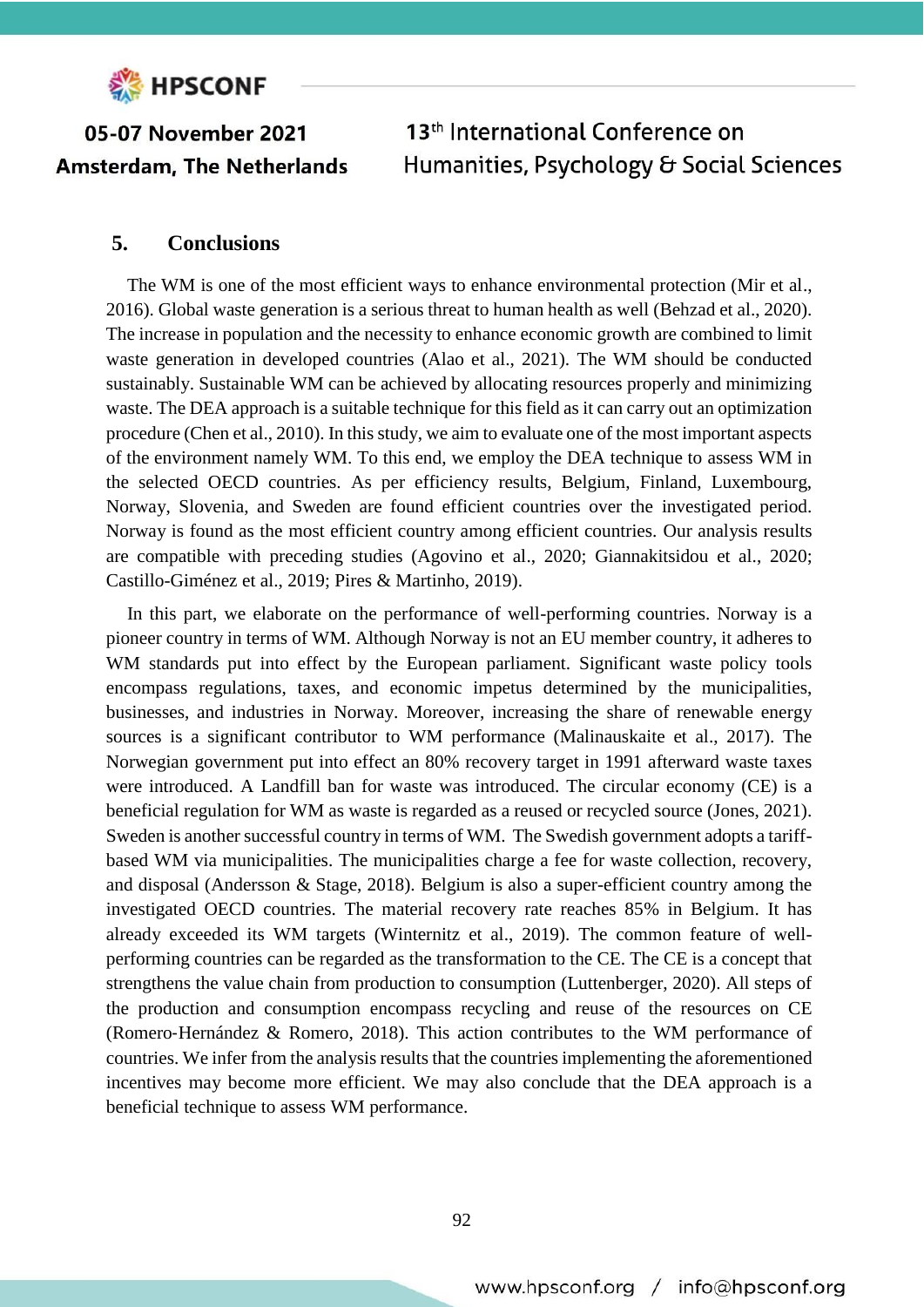

05-07 November 2021

**Amsterdam. The Netherlands** 

## 13<sup>th</sup> International Conference on Humanities, Psychology & Social Sciences

## **References**

- Agovino, M., D'Uva, M., Garofalo, A., & Marchesano, K. (2018). Waste management performance in Italian provinces: Efficiency and spatial effects of local governments and citizen action. *Ecological indicators*, vol.*89*, pp.680-695.
- Agovino, M., Matricano, D., & Garofalo, A. (2020). Waste management and competitiveness of firms in Europe: A stochastic frontier approach. *Waste Management*, vol.*102*, pp.528-540.
- Alao, M. A., Popoola, O. M., & Ayodele, T. R. (2021). Selection of waste-to-energy technology for distributed generation using IDOCRIW-Weighted TOPSIS method: A case study of the City of Johannesburg, South Africa. *Renewable Energy*, vol.*178*, pp.162-183.
- Andersson, C., & Stage, J. (2018). Direct and indirect effects of waste management policies on household waste behaviour: The case of Sweden. *Waste management*, vol.*76*, pp.19-27.
- Behzad, M., Zolfani, S. H., Pamucar, D., & Behzad, M. (2020). A comparative assessment of solid waste management performance in the Nordic countries based on BWM-EDAS. *Journal of Cleaner Production*, vol.*266*, 122008.
- Callao, C., Martinez-Nuñez, M., & Latorre, M. P. (2019). European Countries: Does common legislation guarantee better hazardous waste performance for European Union member states? *Waste Management*, vol.*84*, pp.147-157.
- Castillo-Giménez, J., Montañés, A., & Picazo-Tadeo, A. J. (2019). Performance and convergence in municipal waste treatment in the European Union. *Waste Management*, vol.*85*, pp.222-231.
- Chen, H. W., Chang, N. B., Chen, J. C., & Tsai, S. J. (2010). Environmental performance evaluation of large-scale municipal solid waste incinerators using data envelopment analysis. *Waste Management*, vol.*30*(7), pp.1371-1381.
- Eurostat (EU Statistical Bureau). Access Date: 20 July 2021. Available: [https://ec.europa.eu](https://ec.europa.eu/eurostat/web/energy/data/database) [/eurostat/web/energy/data/database.](https://ec.europa.eu/eurostat/web/energy/data/database)
- Fancello, G., Carta, M., & Serra, P. (2020). Data Envelopment Analysis for the assessment of road safety in urban road networks: A comparative study using CCR and BCC models. *Case studies on transport policy*, vol.*8*(3), pp.736-744.
- Giannakitsidou, O., Giannikos, I., & Chondrou, A. (2020). Ranking European countries on the basis of their environmental and circular economy performance: A DEA application in MSW. *Waste Management*, vol.*109*, pp.181-191.
- Jones, S. M. (2021). Waste Management in Norway. In *Advancing a Circular Economy* pp.111-139. Palgrave Pivot, Cham.
- Llanquileo-Melgarejo, P., & Molinos-Senante, M. (2021). Evaluation of economies of scale in ecoefficiency of municipal waste management: an empirical approach for Chile. *Environmental Science and Pollution Research*, vol.*28*(22), pp.28337-28348.
- lo Storto, C. (2021). Effectiveness-efficiency nexus in municipal solid waste management: A nonparametric evidence-based study. *Ecological Indicators*, vol.*131*, 108185.
- Luttenberger, L. R. (2020). Waste management challenges in transition to circular economy–case of Croatia. *Journal of Cleaner production*, vol.*256*, 120495.

www.hpsconf.org / info@hpsconf.org